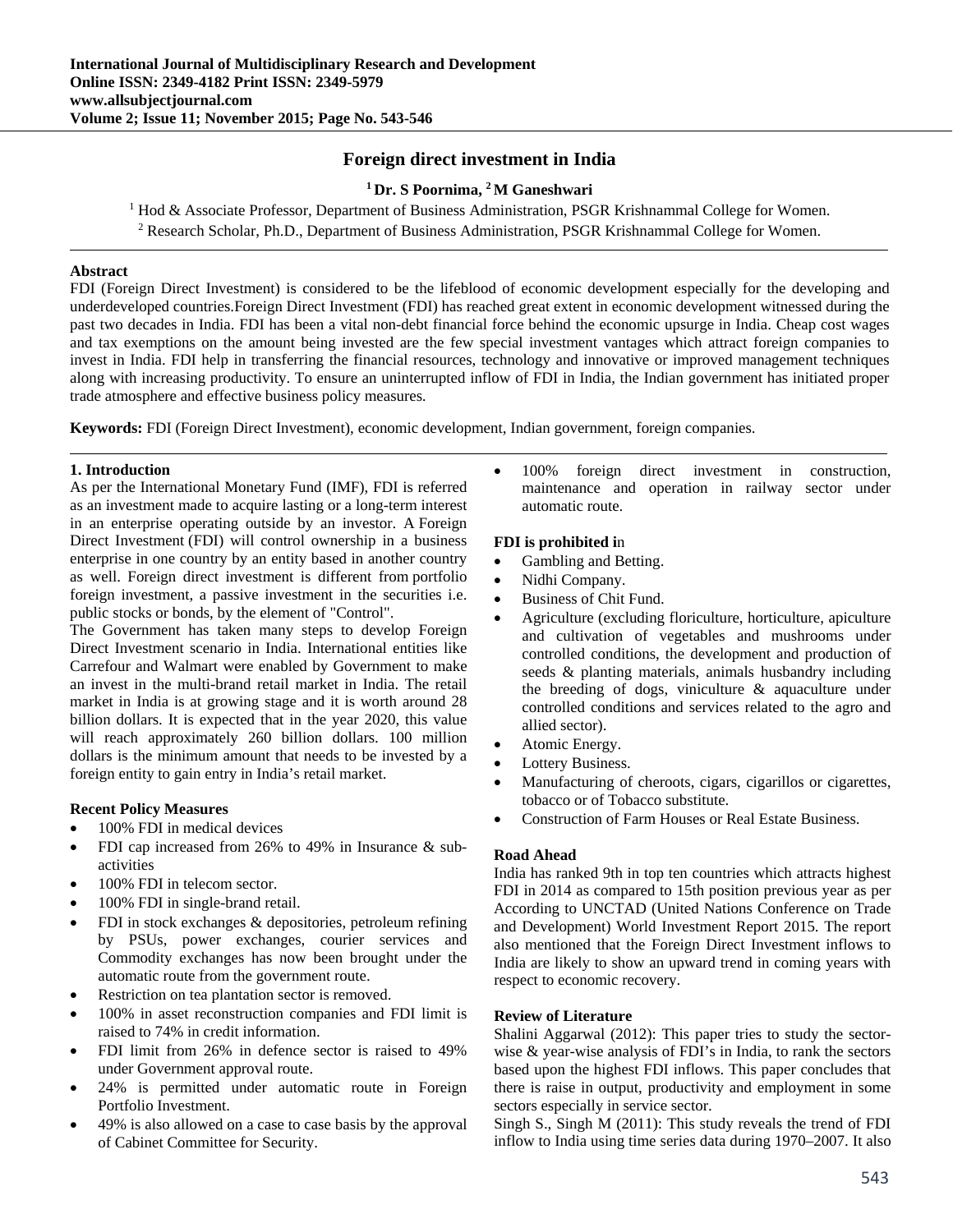aims to study the reasons for fluctuations of the FDI inflow in India and to find the cause that is responsible for those fluctuations of trends in India.

Mahanta Devajit (2012): The main purpose of the study is to investigate the impact of FDI on economic growth in India. The study also tries to find out how FDI seen as an important economic catalyst of Indian economic growth by stimulating domestic investment, increasing human capital formation and by facilitating the technology transfers.

# **Objectives of Study**

 To exhibit the sector-wise & year-wise analysis of FDI's in India.

- To rank the sectors based upon highest FDI inflows.
- To rank the country wise FDI inflows in India.

#### **Research Methodology**

The secondary data was collected from various magazines, journals and websites particularly from the DIPP (Department of Industrial Policy & Promotion), Ministry of Commerce and Industry etc. The study is based on the time period from 2010- 2015. Graphs and tables have also been used to depict statistical data of FDI during the study period.

#### **Analysis of FDI Inflows and Interpretation**

| <b>Ranks</b>     | <b>Sector</b>                   | 2009-10<br>(April-<br><b>March</b> ) | 2010-11<br>(April-<br><b>March</b> ) | 2011-12<br>(April-<br><b>March</b> ) | 2012-13<br>(April-<br><b>March</b> ) | 2013-14<br>(April-<br><b>March</b> ) | 2014-15<br>(April-<br><b>March</b> ) | 2015-16<br>$(April, 15-$<br><b>June, 15)</b> | <b>Cumulative</b><br><b>Inflows</b><br>(April '00-June<br>'15) |
|------------------|---------------------------------|--------------------------------------|--------------------------------------|--------------------------------------|--------------------------------------|--------------------------------------|--------------------------------------|----------------------------------------------|----------------------------------------------------------------|
| 1.               | Service                         | 19,945<br>(4,176)                    | 15,053<br>(3,296)                    | 22,771<br>(4,836)                    | 26,306<br>(4,833)                    | 10,680<br>(1,804)                    | 7,366<br>(1,225)                     | 209,578<br>(43,350)                          | 17%                                                            |
| 2.               | Construction activities         | 13,469<br>(2,852)                    | 4,979<br>(1,103)                     | 10,859<br>(2,230)                    | 7,248<br>(1, 332)                    | 7,508<br>(1,226)                     | 3,410<br>(568)                       | 113,355<br>(24,098)                          | 9%                                                             |
| 3.               | Tele communications             | 12,270<br>(2,539)                    | 7,542<br>(1,665)                     | 8,984<br>(1,992)                     | 1,654 (304)                          | 14,689<br>(2, 465)                   | 81,407<br>(16, 628)                  | 86,609<br>(17, 453)                          | 7%                                                             |
| $\overline{4}$ . | Computer hardware &<br>software | 4,127 (872)                          | 3,551 (780)                          | 3,312 (698)                          | 2,656 (486)                          | 2,532 (421)                          | 62,202<br>(13,239)                   | 89,481<br>(17,575)                           | 7%                                                             |
| 5.               | Drugs $&$<br>pharmaceuticals    | 1,006(213)                           | 961 (209)                            | 14,482<br>(3,208)                    | 6,011<br>(1,123)                     | 6,519<br>(1,091)                     | 62,589<br>(12,689)                   | 66,652<br>(13, 336)                          | 5%                                                             |
| 6.               | Automobile industry             | 5,893<br>(1,236)                     | 5,864<br>(1,299)                     | 2,916 (635)                          | 8,384<br>(1,537)                     | 6,273<br>(1,035)                     | 54,469<br>(10, 847)                  | 70,906<br>(13, 477)                          | 5%                                                             |
| 7.               | Chemicals                       | 14,027<br>(2,135)                    | 15,600<br>(2,227)                    | 17,750<br>(2,971)                    | 18,422<br>(4,041)                    | 2,485 (414)                          | 47,719<br>(10,081)                   | 50,909<br>(10, 588)                          | 4%                                                             |
| 8.               | Power                           | 6,138<br>(1,272)                     | 5,796<br>(1,272)                     | 7,262<br>(1, 569)                    | 2,923 (536)                          | 2,457 (410)                          | 45,112<br>(9,310)                    | 48,357 (9,828)                               | 4%                                                             |
| 9.               | Metallurgical Industries        | 1,999 (420)                          | 5,023<br>(1,098)                     | 7,700<br>(1,655)                     | 7,878<br>(1, 466)                    | 1,183 (197)                          | 39,433<br>(8,271)                    | 41,992 (8,680)                               | 3%                                                             |
| 10.              | Hotel & tourism                 | 8,745<br>(1,451)                     | 6,584<br>(821)                       | 4,754 (993)                          | 17,777<br>(3,259)                    | 2,949 (486)                          | 2,493<br>(415)                       | 38,702 (7,532)                               | 3%                                                             |

**Table 1:** Sectors Attracting Highest FDI Equity Inflows in India *(Value In Crore)*

**Source:** As per DIPP's FDI database (2015)

#### **Interpretation**

The above table shows the leading sectors for FDI in India. According to FDI report, Service sector is the leading sector with highest FDI inflow 17% followed by Construction sector (including roadways & highways) with 9%. There is a good future prospect for investors in other sectors also like Tele communication, Computer Hardware & Software.



**Chart 2:** FDI Equity Flow in India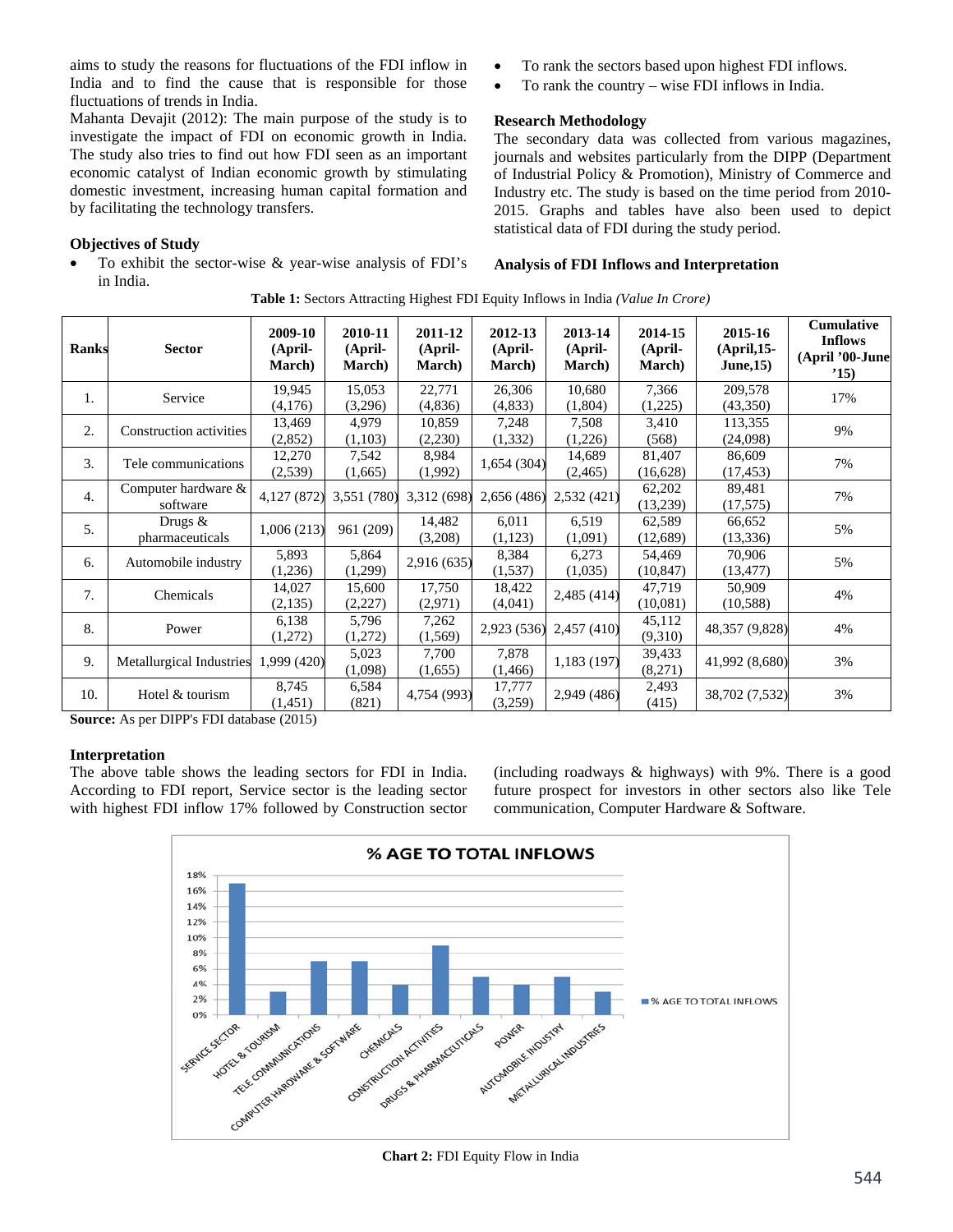**Table 3:** Amount of Foreign Direct Investment Inflows Country Wise *Amount Rupees in crores (US\$ in million)* 

| S.<br>N <sub>0</sub> | Name of the<br>Country | 2009-10<br>(April-<br><b>March</b> ) | 2010-11<br>(April-<br><b>March</b> ) | 2011-12<br>(April-<br><b>March</b> ) | 2012-13<br>(April-<br><b>March</b> ) | 2013-14<br>(April-<br><b>March</b> ) | 2014-15<br>(April-<br>March) | 2015-16<br>$(April, 15-$<br>June, 15) | <b>Cumulative</b><br><b>Inflows</b><br>(April '00-<br><b>June '15)</b> | $\%$ age with<br><b>Inflows</b> |
|----------------------|------------------------|--------------------------------------|--------------------------------------|--------------------------------------|--------------------------------------|--------------------------------------|------------------------------|---------------------------------------|------------------------------------------------------------------------|---------------------------------|
| 1.                   | Mauritius              | 49633<br>(10, 376)                   | 31,855<br>(6987)                     | 44116<br>(9426)                      | 51654<br>(9497)                      | 29360<br>(4859)                      | 55172<br>(9030)              | 13236<br>(2089)                       | 438892<br>(89644)                                                      | 35%                             |
| $\overline{2}$       | Singapore              | 11295<br>(2379)                      | 7730<br>(1705)                       | 23770<br>(5070)                      | 12594<br>(2308)                      | 35625<br>(5985)                      | 26246<br>(4313)              | 23320<br>(3673)                       | 190477<br>(35861)                                                      | 14%                             |
| 3.                   | United<br>Kingdom      | 3097<br>(657)                        | 3434<br>(755)                        | 12525<br>(2758)                      | 5797<br>(1080)                       | 20426<br>(3215)                      | 6170<br>(1029)               | 755<br>(119)                          | 110409<br>(22329)                                                      | 9%                              |
| 4.                   | Japan                  | 5670<br>(1183)                       | 7063<br>(1562)                       | 13570<br>(2869)                      | 5797<br>(1080)                       | 20426<br>(3215)                      | 6170<br>(1029)               | 2916<br>(459)                         | 96312<br>(18811)                                                       | 7%                              |
| 5.                   | Netherlands            | 4283<br>(899)                        | 5501<br>(1213)                       | 5741<br>(1219)                       | 10054<br>(1856)                      | 13920<br>(2270)                      | 15630<br>(2579)              | 4123<br>(652)                         | 81381<br>(15323)                                                       | 6%                              |
| 6.                   | U.S.A                  | 9230<br>(1943)                       | 5353<br>(1170)                       | 4648<br>(976)                        | 30333<br>(557)                       | 4807<br>(806)                        | 9010<br>(1480)               | 3956<br>(627)                         | 70839<br>(14378)                                                       | 6%                              |
| 7.                   | Germany                | 2980<br>(626)                        | 908<br>(200)                         | 7084<br>(1549)                       | 4684<br>(860)                        | 6093<br>(1038)                       | 4703<br>(771)                | 3497<br>(554)                         | 42007<br>(8198)                                                        | 3%                              |
| 8.                   | Cyrprus                | 7728<br>(1627)                       | 4171<br>(913)                        | 6925<br>(1429)                       | 2658<br>(490)                        | 3401<br>(557)                        | 2905<br>(481)                | 608<br>(96)                           | 39971<br>(8140)                                                        | 3%                              |
| 9.                   | France                 | 1437<br>(303)                        | 3349<br>(737)                        | 2872<br>(615)                        | 3487<br>(646)                        | 1842<br>(305)                        | 3499<br>(573)                | 877<br>(138)                          | 23465<br>(4651)                                                        | 2%                              |
| 10                   | Switzerland            | 102<br>(96)                          | 234<br>(133)                         | 511<br>(293)                         | 987<br>(180)                         | 2084<br>(341)                        | 1359<br>(223)                | 598<br>(94)                           | 15812<br>(3139)                                                        | 1%                              |

\*Includes inflows under NRI Schemes of RBI. Note: (i) Cumulative country-wise FDI equity inflows (from April, 2000 to June, 2015) are at – Annex-'A'. (ii) % age worked out in US\$ terms & FDI inflows received through FIPB/SIA+ RBI's Automatic Route + acquisition of existing shares only.

**Source:** DIPP's FDI database (2015)

# **Interpretation**

The above table depicts the country having the highest FDI in India. The report shows that the MAURITIUS country has the highest foreign investor in India with 34.74% followed by Singapore and United Kingdom which invest the highest FDI in India with 13.90% and 8.65% respectively.

| Table 4: FDI Equity Inflows in India |  |
|--------------------------------------|--|
|--------------------------------------|--|

|                                                 | <b>Financial Year 2000-01 to 2015-16</b> | <b>Amount of FDI Equity inflows</b> |                   | % age growth over previous year |  |  |
|-------------------------------------------------|------------------------------------------|-------------------------------------|-------------------|---------------------------------|--|--|
|                                                 | (up to June, 2015)                       | (in Rs. Crore)                      | $(In$ US\$ mn $)$ | (in terms of US \$)             |  |  |
| 1.                                              | 2000-01                                  | 10733                               | 2463              |                                 |  |  |
| 2.                                              | 2001-02                                  | 18654                               | 4065              | $(+) 65%$                       |  |  |
| 3.                                              | 2002-03                                  | 12871                               | 2705              | $(-)33%$                        |  |  |
| 4.                                              | 2003-04                                  | 10064                               | 2188              | $(-) 19%$                       |  |  |
| 5.                                              | 2004-05                                  | 14653                               | 3219              | (+) 47%                         |  |  |
| 6.                                              | 2005-06                                  | 24584                               | 5540              | $(+)$ 72%                       |  |  |
| 7.                                              | 2006-07                                  | 56390                               | 12492             | $(+)$ 125%                      |  |  |
| 8.                                              | 2007-08                                  | 98642                               | 24575             | $(+)$ 97%                       |  |  |
| 9.                                              | 2008-09                                  | 142829                              | 31396             | $(+) 28%$                       |  |  |
| 10.                                             | 2009-10                                  | 123120                              | 25834             | $(-)18%$                        |  |  |
| 11.                                             | 2010-11                                  | 97320                               | 21383             | $(-)17\%$                       |  |  |
| 12.                                             | 2011-12                                  | 165146                              | 35121             | $(+) 64%$                       |  |  |
| 13.                                             | 2012-13                                  | 121907                              | 22423             | $(-)36%$                        |  |  |
| 14.                                             | 2013-14                                  | 147518                              | 24299             | $(+) 8\%$                       |  |  |
| 15.                                             | 2014-15                                  | 189107                              | 30931             | $(+)$ 27%                       |  |  |
| 16.                                             | 2015-16 #(Apr – June 2015)               | 60298                               | 9508              |                                 |  |  |
| Cumulative Total (from April 2000 to June 2015) |                                          | 1293836                             | 258142            |                                 |  |  |

**Note:** i) Including amount remitted through RBI's – NRI Schemes (2000-2002).ii) FEDAI(Foreign Exchange Dealers Association of India) conversion rate from Rupees to US dollar applied, on the basis of monthly average rate provided by RBI(DEPR), Mumbai.# Figures for the year 2010-11 to 2015-16 are provisional subject to reconciliation with RBI. In flows for the month of March, 2012 are as reported by RBI, consequent to the adjustment made in the figures of March, 2011, August 2011 and October 2011. **Source:** DIPP's FDI database (2015)